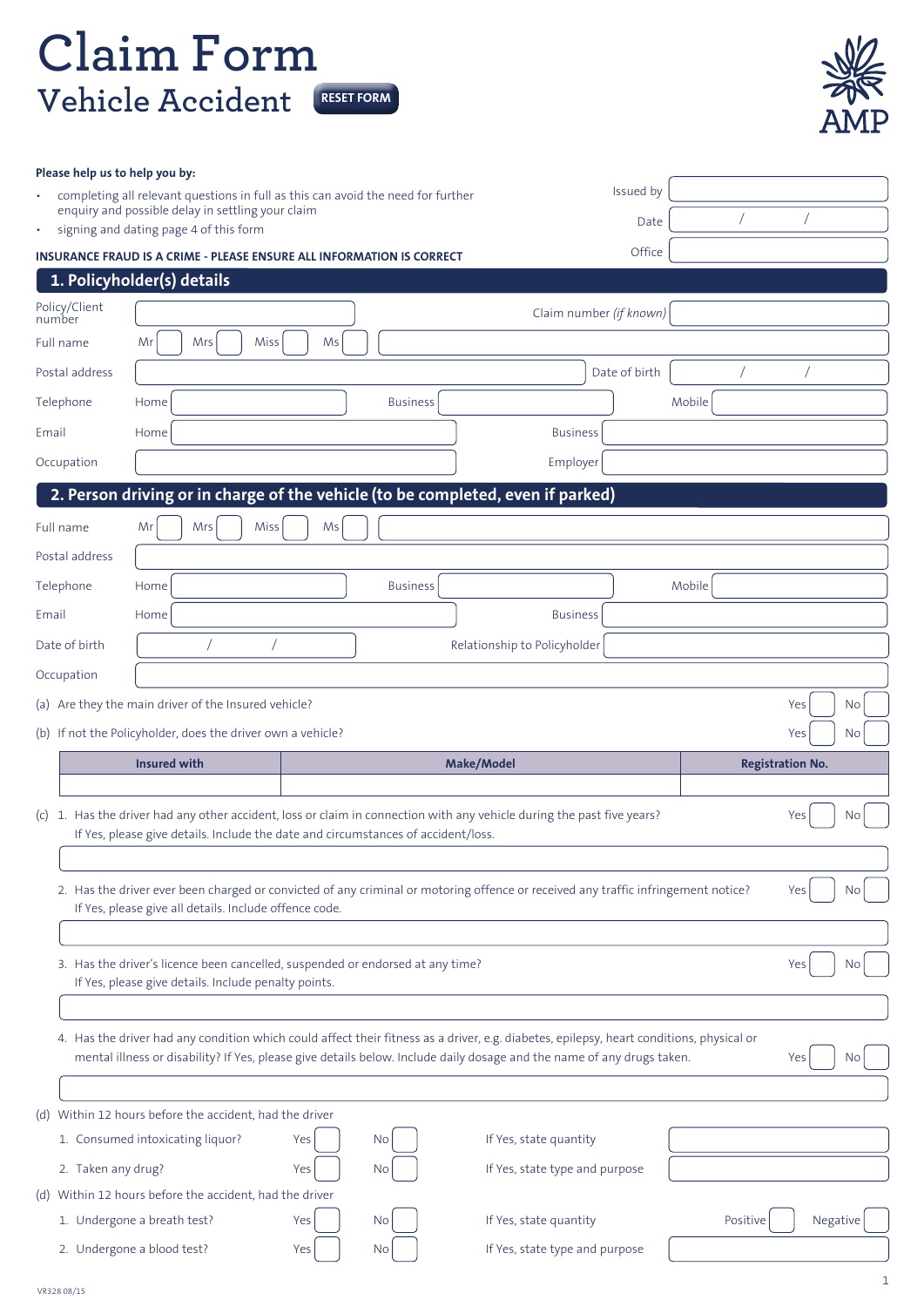| 3. Insured vehicle                                                                                                         |  |                  |  |           |                   |                               |                                           |             |
|----------------------------------------------------------------------------------------------------------------------------|--|------------------|--|-----------|-------------------|-------------------------------|-------------------------------------------|-------------|
| (a) Vehicle registration no.                                                                                               |  | Make/Model       |  | CC rating |                   |                               |                                           |             |
| Warrant of fitness no.                                                                                                     |  | Expiry date      |  | Issued by |                   |                               |                                           |             |
| Year of manufacture                                                                                                        |  | Date of purchase |  |           | Purchase price \$ |                               |                                           |             |
| (b) Name and address of registered owner:                                                                                  |  |                  |  |           |                   |                               |                                           |             |
|                                                                                                                            |  |                  |  |           |                   |                               |                                           |             |
| (c) Is the vehicle the subject of any hire, lease or finance agreement including hire purchase?                            |  |                  |  |           |                   |                               | Yes                                       | <b>No</b>   |
| If Yes, please give name and address                                                                                       |  |                  |  |           |                   |                               |                                           |             |
| (d) Has the vehicle been modified in any way?                                                                              |  |                  |  |           |                   |                               | Yes                                       | <b>No</b>   |
| If Yes, please give details                                                                                                |  |                  |  |           |                   |                               |                                           |             |
| (e) Is there any other insurance on the vehicle or its accessories?                                                        |  |                  |  |           |                   |                               | Yes                                       | <b>No</b>   |
| If Yes, please give details                                                                                                |  |                  |  |           |                   |                               |                                           |             |
|                                                                                                                            |  |                  |  |           |                   |                               |                                           |             |
| 4. Use of the insured vehicle                                                                                              |  |                  |  |           |                   |                               |                                           |             |
| (a) Was the vehicle being used with the policyholder's knowledge and permission?                                           |  |                  |  |           |                   |                               | Yes                                       | <b>No</b>   |
| If No, give full details                                                                                                   |  |                  |  |           |                   |                               |                                           |             |
|                                                                                                                            |  |                  |  |           |                   |                               |                                           |             |
| (b) State the exact purpose for which the vehicle was being used at the time of the accident ("Private" is not sufficient) |  |                  |  |           |                   |                               |                                           |             |
|                                                                                                                            |  |                  |  |           |                   |                               |                                           |             |
| 5. Damage to insured vehicle                                                                                               |  |                  |  |           |                   |                               |                                           |             |
| (a) Give particulars of damage and estimated cost of repairs (if known)                                                    |  |                  |  |           |                   | Indicate damaged areas below: |                                           |             |
|                                                                                                                            |  |                  |  |           |                   |                               |                                           |             |
|                                                                                                                            |  |                  |  |           |                   |                               |                                           |             |
|                                                                                                                            |  |                  |  | FRONT     |                   |                               | $\begin{bmatrix} 0 \\ 0 \\ \end{bmatrix}$ | <b>BACK</b> |
|                                                                                                                            |  |                  |  |           |                   |                               |                                           |             |
| Estimated cost of repairs                                                                                                  |  | \$               |  |           |                   |                               |                                           |             |
| (b) Was there any unrepaired damage or rust in the vehicle immediately prior to the accident?                              |  |                  |  |           |                   |                               | Yes                                       | <b>No</b>   |
| If Yes, please advise where and what:                                                                                      |  |                  |  |           |                   |                               |                                           |             |
|                                                                                                                            |  |                  |  |           |                   |                               |                                           |             |
| (c) Name and address of repairer                                                                                           |  |                  |  |           |                   |                               |                                           |             |
| Telephone number                                                                                                           |  |                  |  |           |                   |                               |                                           |             |
| (d) Is the vehicle still in use?                                                                                           |  |                  |  |           |                   |                               | Yes                                       | No          |
| If No, where is the vehicle now?                                                                                           |  |                  |  |           |                   |                               |                                           |             |
| (e) Who should we contact to make any appointment to inspect the vehicle?                                                  |  |                  |  |           |                   |                               |                                           |             |
| Name and address                                                                                                           |  |                  |  |           |                   |                               |                                           |             |
|                                                                                                                            |  |                  |  |           |                   |                               |                                           |             |
| Telephone number                                                                                                           |  |                  |  |           |                   |                               |                                           |             |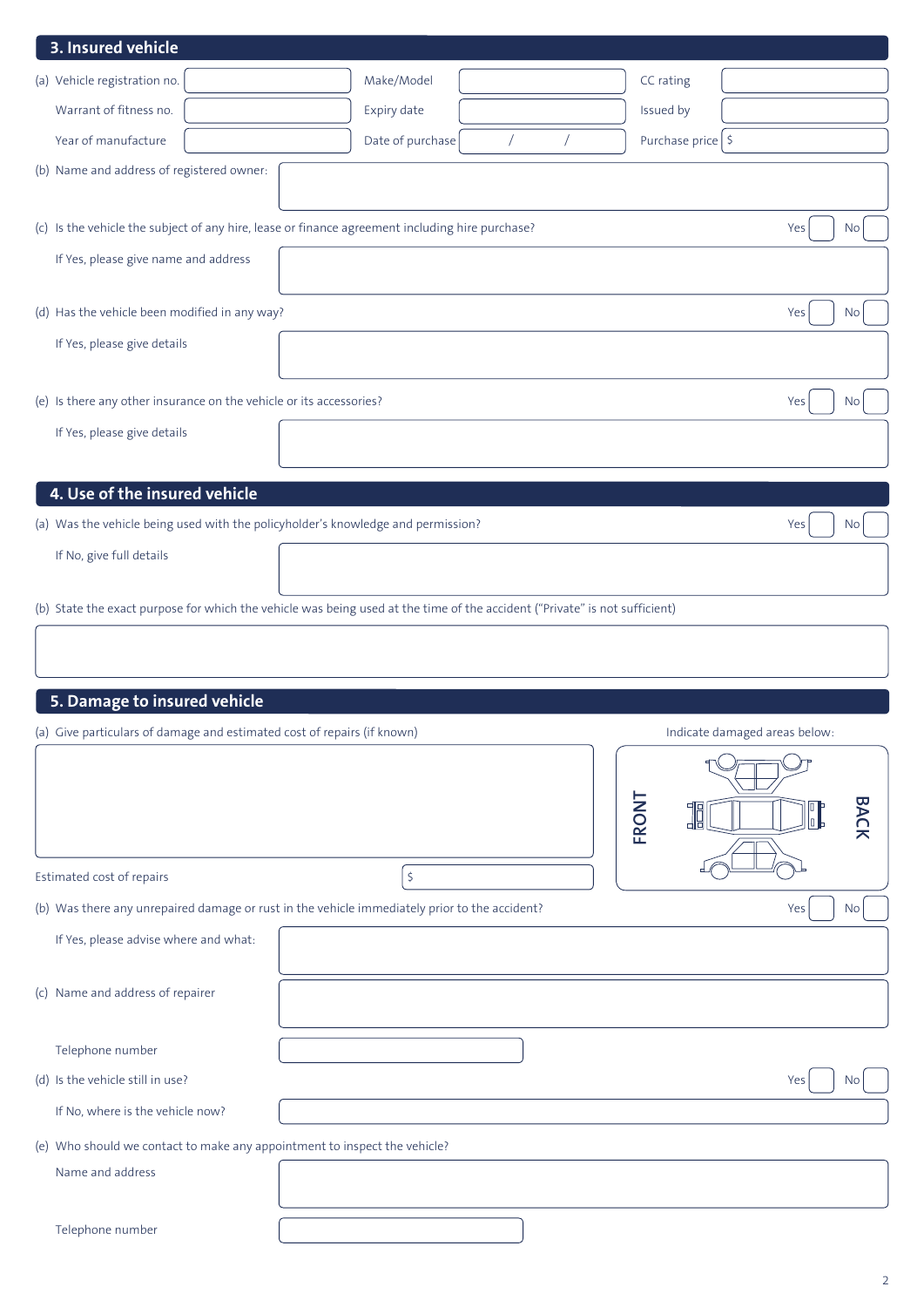## **6. Accident details**

| What, in your opinion, caused the accident? |        |            |                      |            |                         |
|---------------------------------------------|--------|------------|----------------------|------------|-------------------------|
| (a) Date<br>Time                            |        | am<br>pm   | Was it Daylight?     | Dusk?      | (tick one)<br>Dark?     |
| (b) Location of accident (Street/Town/City) |        |            |                      |            |                         |
| (c) Weather                                 | Fine   | Bright sun | Light rain           | Heavy rain | Overcast<br>Fog         |
| (d) Condition of road surface               | Wet    | Dry        | Gravel               | Seal       | Other                   |
| (e) Lighting on your vehicle                | Not on | Park       | Dip                  | Full       |                         |
| Lighting on third party vehicle             | Not on | Park       | Dip                  | Full       |                         |
| Was any street lighting switched on?        |        |            |                      |            | Yes<br>$\overline{N}$ o |
| (f) What speed limit was in force?          |        |            | What was your speed? |            |                         |
| (g) Description of accident circumstances:  |        |            |                      |            |                         |

(h) Explanatory sketch: (please indicate the layout of road(s) and approximate measurements; names of street(s)/road(s); position of vehicles and persons involved; the direction in which vehicles were travelling; the registration marks of all vehicles, where known; any road markings, road signs, traffic lights, street lights, pedestrian crossings)

| $\underline{\mathbf{X}}$<br>Your vehicle |  |
|------------------------------------------|--|
| Other vehicle                            |  |
|                                          |  |
|                                          |  |
|                                          |  |

| 7. Police                                             |                                                                                       |                  |
|-------------------------------------------------------|---------------------------------------------------------------------------------------|------------------|
| (a) (i) Was the accident reported to the Police?      |                                                                                       | Yes<br>No        |
| (ii) Did the Police attend the scene of the accident? |                                                                                       | Yes<br>No        |
| If Yes, name/number of officer                        | Station                                                                               |                  |
| (b)                                                   | Have the police issued a Notice of Intended Prosecution, or given any verbal warning? | Yes<br><b>No</b> |
| If Yes, to who and for what alleged offence?          |                                                                                       |                  |
|                                                       |                                                                                       |                  |
|                                                       |                                                                                       |                  |
| 8. Details of driver's licence                        |                                                                                       |                  |
| (a) Licence number                                    |                                                                                       |                  |
| (b) Type of Licence                                   | Restricted<br>Full<br>Learners                                                        |                  |
| (c) For what classes of driving is it valid?          | Issued by                                                                             | Date of birth    |
|                                                       |                                                                                       | 3                |